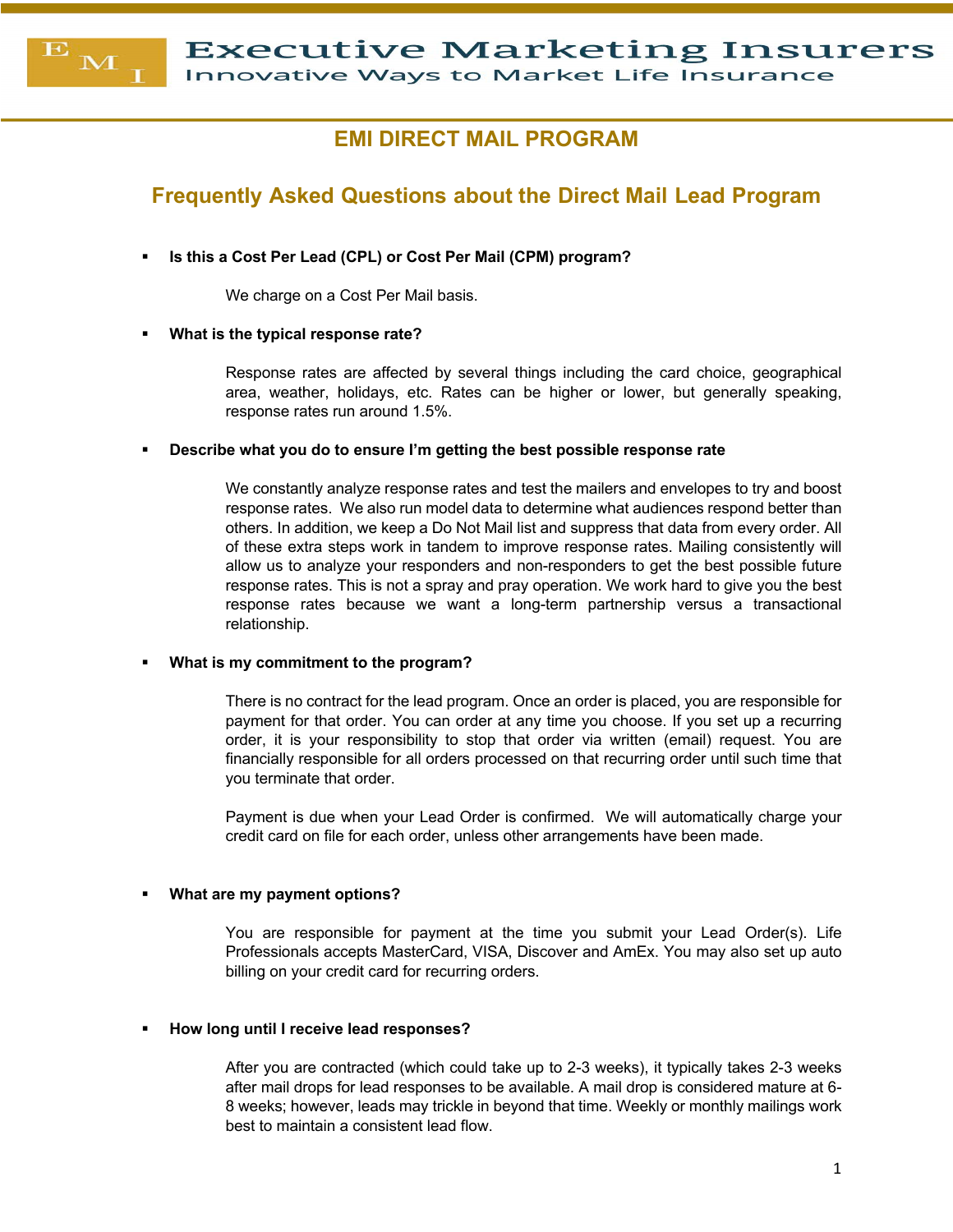# § **How and when are leads delivered?**

Leads are scanned 3 days per week and placed in Dropbox, which is a portal you can log into and pick up your CSV of lead data, as well as individual JPEGs of corresponding lead cards.

### § **Do you have a lead management system?**

One is currently being created.

# § **Are the leads exclusive?**

Leads are produced exclusively for the client for whom the data is mailed. Leads are not resold and are exclusive property of the client. You will receive all leads generated for your specific mailing. You may choose to resell or distribute them within your group, but they are exclusive to the ordering party.

### § **What is the cost of mailers per thousand pieces?**

**Final Expense Direct Mail Pricing for Executive Marketing Insurers' producers is \$440 per Thousand.**

# § **What does the lead card look like?**

We have a standard lead card that we think produces the best response. A copy appears below. We change the look of the mailer frequently to try to get a lift, but the basic language typically remains the same.

# **2019 BENEFIT INFORMATION FOR INDIANA RESIDENTS**

You may qualify for a state-regulated program to pay for your final expenses.

It is important to know how to qualify for this benefit available to you. This life insurance benefit will pay for 100% of all your funeral and final expenses, up to \$35,000. This payment is tax-free for INDIANA residents.

You are entitled to receive no-cost information as a resident of INDIANA. IMPORTANT - Complete and return this postage-paid card within 5 days!

| (street address, no PO boxes, please)<br>Phone $(\_\_)$   |
|-----------------------------------------------------------|
|                                                           |
|                                                           |
| Age Spouse's Age                                          |
|                                                           |
| Not affiliated with or endorsed by any government agency. |
| FIX01                                                     |
|                                                           |

# § **Can agencies work directly with the lead provider?**

All lead orders are to be submitted to Executive Marketing Insurers for processing. As leads become available for use, they will be sent directly to the ordering agent or IMO.

#### § **How long does it take to get started?**

Once you are properly contracted, we can drop the first mailing 5-7 days from getting your initial order. For additional/repeat orders, mail is dropped within 3-5 days.